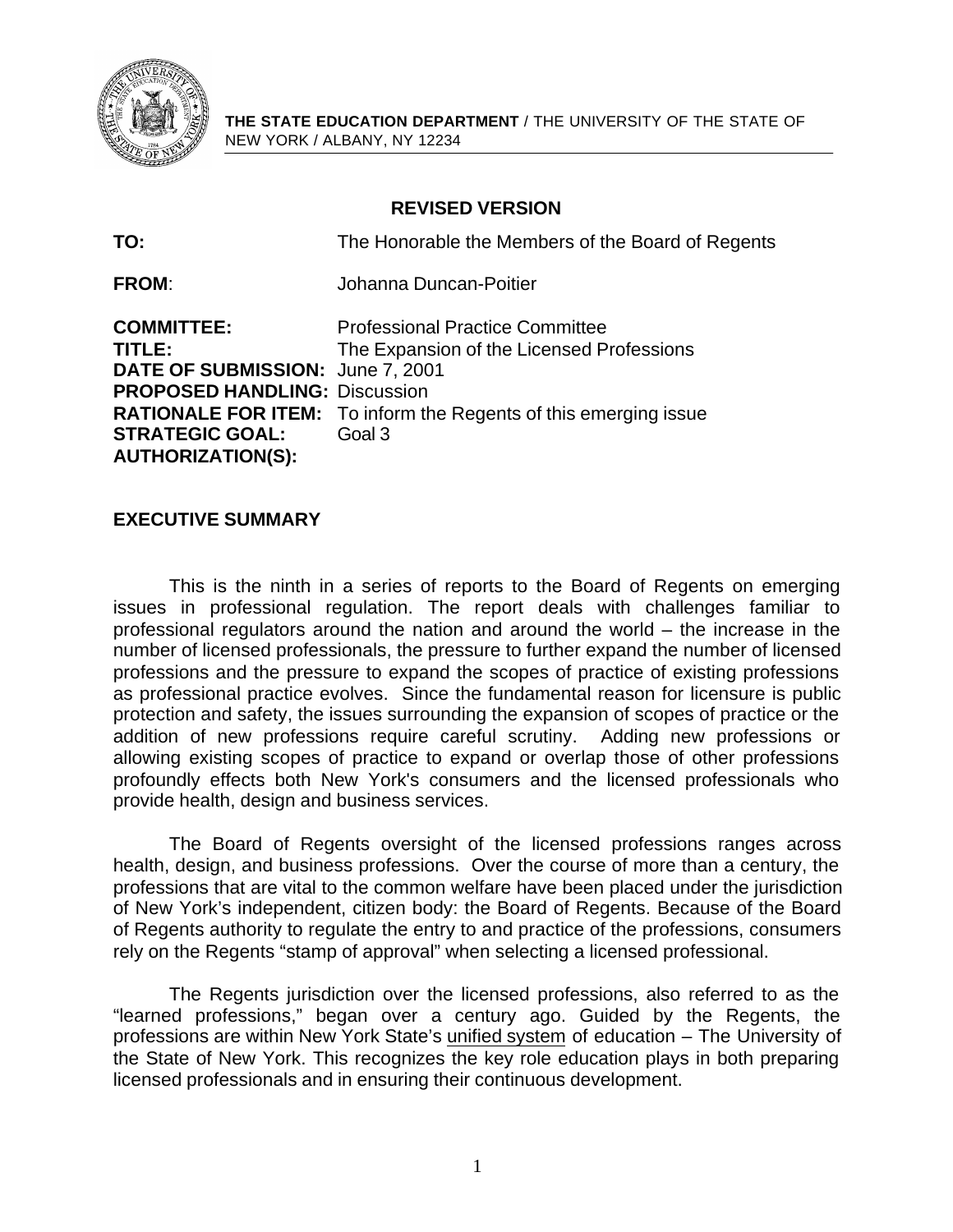Gradually, the number of professions grew from one profession - medicine in the late 1800s, to 38 professions today, and over 30,000 professional practice business entities. The number of professions under the Board of Regents jurisdiction has grown steadily. Today, there are 1.6 million people licensed as professionals in our State; of those, more than 653,000 are currently registered to practice. This number is expected to grow as new groups continuously seek to become licensed professions. Mental health therapists, genetic counselors, medical physicists and geologists are just a sample of those seeking to become licensed professionals in New York State.

This report describes the growth of the licensed professions in New York State; the critical importance of professional regulation to protect the public interest and the integrity of the professions; and some of the factors critical to determining whether licensure is appropriate for a particular profession to guarantee public protection*.* It also provides basic information about the process of establishing licensure for a new group.

Previous reports in this series include an array of other horizon topics of critical and timely importance to professional regulators, the professions and the protection of the public: corporate practice of the professions, telepractice, cross-jurisdictional professional practice, continuing competence, effective professional regulation and discipline, illegal (unlicensed) practice of the professions, rising consumer expectations and the nursing shortage. These reports are available on the Office of the Professions (OP) website at www.op.nysed.gov/news.htm.

# **THE REGENTS AND PROFESSIONAL REGULATION IN NEW YORK STATE**

# **History**

 $\overline{a}$ 

The Board of Regents unique role in professional regulation extends back more than 125 years. This important responsibility began in 1872, when New York State Education Law authorized the Regents to appoint examining and licensing boards in the State's medical schools. Public concern about the propriety of medical faculties licensing their own students led the Legislature to vest in the Regents the exclusive authority to license physicians in 1890. By 1912, the Regents had jurisdiction over professions that previously had independent examining and licensing boards: dentistry (1895), pharmacy (1910), podiatry (1912) and several newly established professions, including veterinary medicine (1895), certified public accountancy (1896), registered nursing (1903), and optometry (1909). The solid roots of the comprehensive system of professional regulation that we know today were just beginning to develop. At this early stage, the Board of Regents assumed a leadership role in professional regulation and defined its essential commitment to public protection.

<sup>\*</sup> Individuals must be licensed and currently registered to engage in professional practice.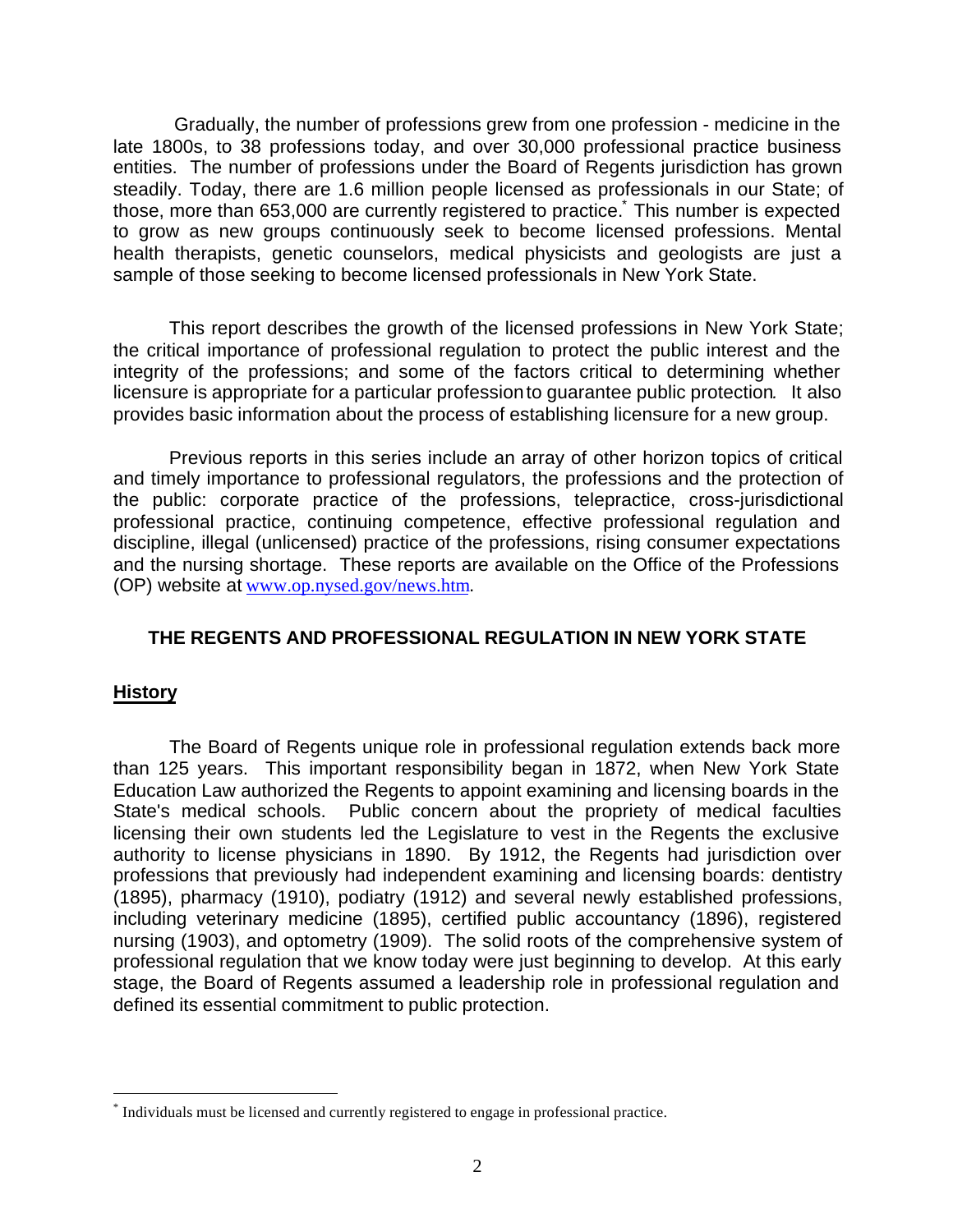

As interest in the licensure of the professions gained momentum in New York State, the number of statutes authorizing licensure grew. Education, experience, examination and/or good moral character requirements varied among the different professions. In the 1920s, the Regents and the Education Department began to consolidate some functions such as examination administration and the registration process. By 1970, 22 professions had been authorized. The governing laws and regulations often differed significantly from one profession to another as the Legislature attempted to tailor the requirements to the practice of the individual professions.

In 1970, a statute consolidated and simplified the regulatory and disciplinary structure for the professions regulated by the Regents. Existing professions were considered "licensed" and fell under the provisions of the new statute, regardless of whether the credential was called "registered," "certified," or "licensed." This was followed, in 1981, by a further consolidation of the disciplinary process. The investigation, prosecution and hearing of misconduct cases became the full responsibility of the Board of Regents and the Education Department. The only exception occurred when the Legislature transferred the disciplinary function of the State Board for Medicine and the authority to make final decisions in medical disciplinary cases to the Department of Health (DOH) in 1991.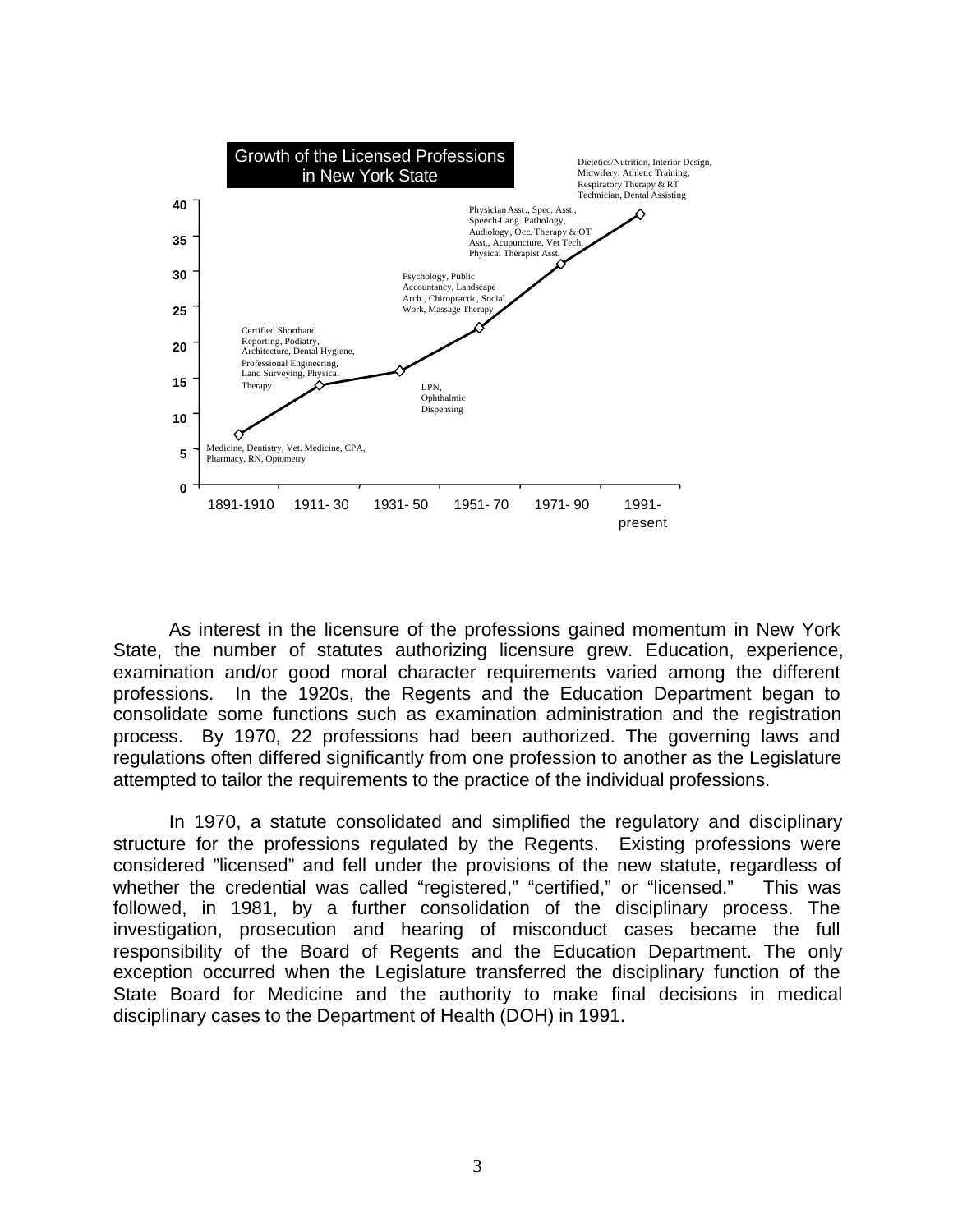Today, there are over 653,000 actively registered licensed professionals in 38 distinct health, design, and business professions. The following table shows the number of active licensees by profession.

| <b>New York State Professions</b><br>Number of Active Licensees Registered by Profession as of April 1, 2001 |        |                                                  |         |  |
|--------------------------------------------------------------------------------------------------------------|--------|--------------------------------------------------|---------|--|
| Acupuncture                                                                                                  | 1,533  | Occupational Therapy Assistant                   | 3,366   |  |
| <b>Architecture</b>                                                                                          | 14,420 | <b>Ophthalmic Dispensing</b>                     | 3,807   |  |
| Athletic Trainer                                                                                             | 785    | Optometry                                        | 2,737   |  |
| Audiology                                                                                                    | 1,196  | Pharmacy                                         | 19,286  |  |
| Certified Dental Assistant                                                                                   | 304    | --Pharmacy, 3-yr limited license                 | 31      |  |
| Certified Public Accountant                                                                                  | 34,354 | Physical Therapist Assistant                     | 4,220   |  |
| Certified Shorthand Reporting                                                                                | 310    | Physical Therapy                                 | 14,915  |  |
| Chiropractic                                                                                                 | 6,108  | Podiatry                                         | 2,448   |  |
| Dental Hygiene                                                                                               | 8,976  | Professional Engineering                         | 26,512  |  |
| Dentistry                                                                                                    | 17,231 | Psychology                                       | 9,891   |  |
| Dietetics-Nutrition                                                                                          | 4,661  | Public Accountant                                | 385     |  |
| Interior Design                                                                                              | 171    | <b>Registered Professional Nurse</b>             | 234,820 |  |
| Land Surveying                                                                                               | 1,701  | Registered Physician Assistant                   | 5,805   |  |
| Landscape Architecture                                                                                       | 992    | <b>Registered Specialist Assistant</b>           | 62      |  |
| <b>Licensed Practical Nurse</b>                                                                              | 68,912 | <b>Respiratory Therapist</b>                     | 4,596   |  |
| Massage Therapy                                                                                              | 10,184 | Respiratory Therapy Technician                   | 1,728   |  |
| <b>I</b> Medicine                                                                                            | 72,920 | Social Work                                      | 39,194  |  |
| --Medicine, 3-yr limited license                                                                             | 638    | Speech-Language Pathology                        | 9,589   |  |
| Midwifery                                                                                                    | 895    | <b>Veterinary Medicine</b>                       | 3,953   |  |
| Nurse Practitioner specialty areas                                                                           | 9,789  | -- Veterinary Medicine, 3-yr limited license     | 6       |  |
| Occupational Therapy                                                                                         | 7,743  | Veterinary Technology                            | 2,386   |  |
|                                                                                                              |        | -- Veterinary Technology, 3-year limited license |         |  |
|                                                                                                              |        | Total:                                           | 653,561 |  |

#### **TABLE I**

Notes: All licensees must be currently registered to practice and/or use a professional title within New York State. All nurse practitioners must also be currently registered as registered professional nurses. Nurse practitioner specialty areas include: adult health, college health, community health, family health, gerontology, neonatology, obstetrics/gynecology, oncology, pediatrics, perinatology, psychiatry, school health, and women's health. Individuals may hold more than one professional license.

The licensure, practice and conduct of these licensees are regulated by the Board of Regents\* and the Education Department with the assistance of 25 State boards for the professions organized under the Department's Office of the Professions. Some State boards represent more than one profession; for example, the members of the State Board for Dentistry provide assistance to the Board of Regents and the Department on

 $\overline{a}$ 

<sup>\*</sup> The Board of Regents license and has an advisory board for medicine; however, the professional conduct of physicians, physician assistants and specialist assistants is under the jurisdiction of the Department of Health.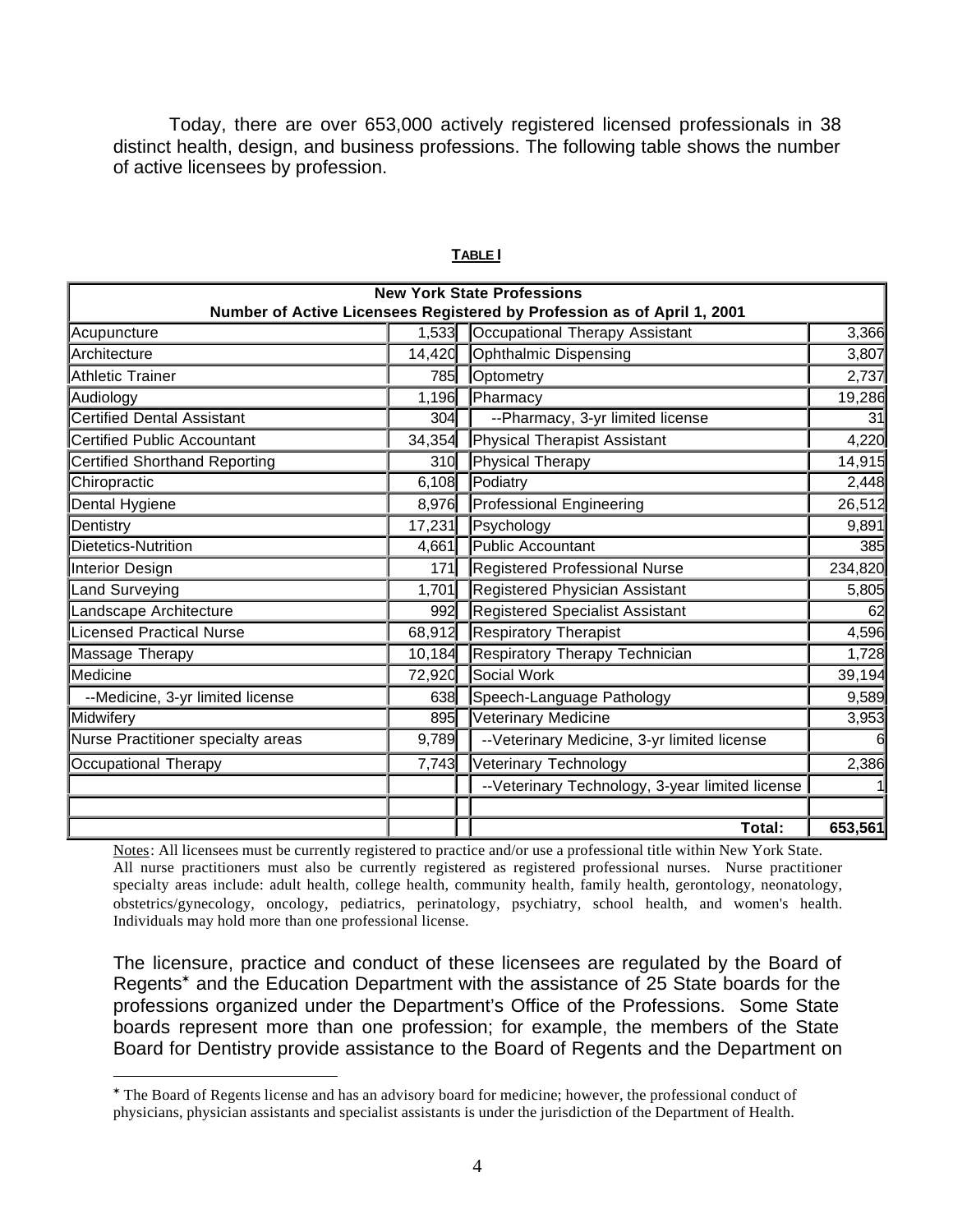issues related to the professions of dentistry, dental hygiene, and dental assisting. Similarly the Engineering and Land Surveying Board covers issues related to professional engineers and professional land surveyors.

# **at a Glance - 2000**

## **Licensure Data**

- 1,615,000 Total licenses issued
	- 653,561 Registered licensees as of April 1, 2001
	- 230,000 Reregistrations each year
	- 35,000 New licensees each year
	- 30,000 Registered professional entities (professional corporations, pharmacies, continuing education providers, providers of courses in infection control and in the identification and reporting of child abuse, and others)
		- 3,300 Registered professional education programs
		- 100 Countries from which applicants come
			- 38 Professions

#### **Professional Discipline Data**

- 8,252 Professional disciplinary cases opened in 2000 a 48% increase over 5,568 in 1997
- 8,050 Investigations completed
- 930 Regents and administrative actions
- 22 License restoration petition cases referred for hearings

The Regents and the Education Department's authority over the licensed professions evolved over the course of more than 125 years, so that today, it effectively balances public protection and professional interests. New York's regulatory structure is also regarded as a model design for the future. The highly regarded Pew Commission - a national panel that reviews issues of professional regulation - has recommended one model of professional regulation above all others. Their model features the independent oversight of the professions by a lay board. New Yorkers have benefited from this "model" through Board of Regents oversight of professional regulation for more than a century.

## **Emerging Professions**

Groups seek professional licensure for a variety of reasons. These reasons, which vary depending upon the group, may include: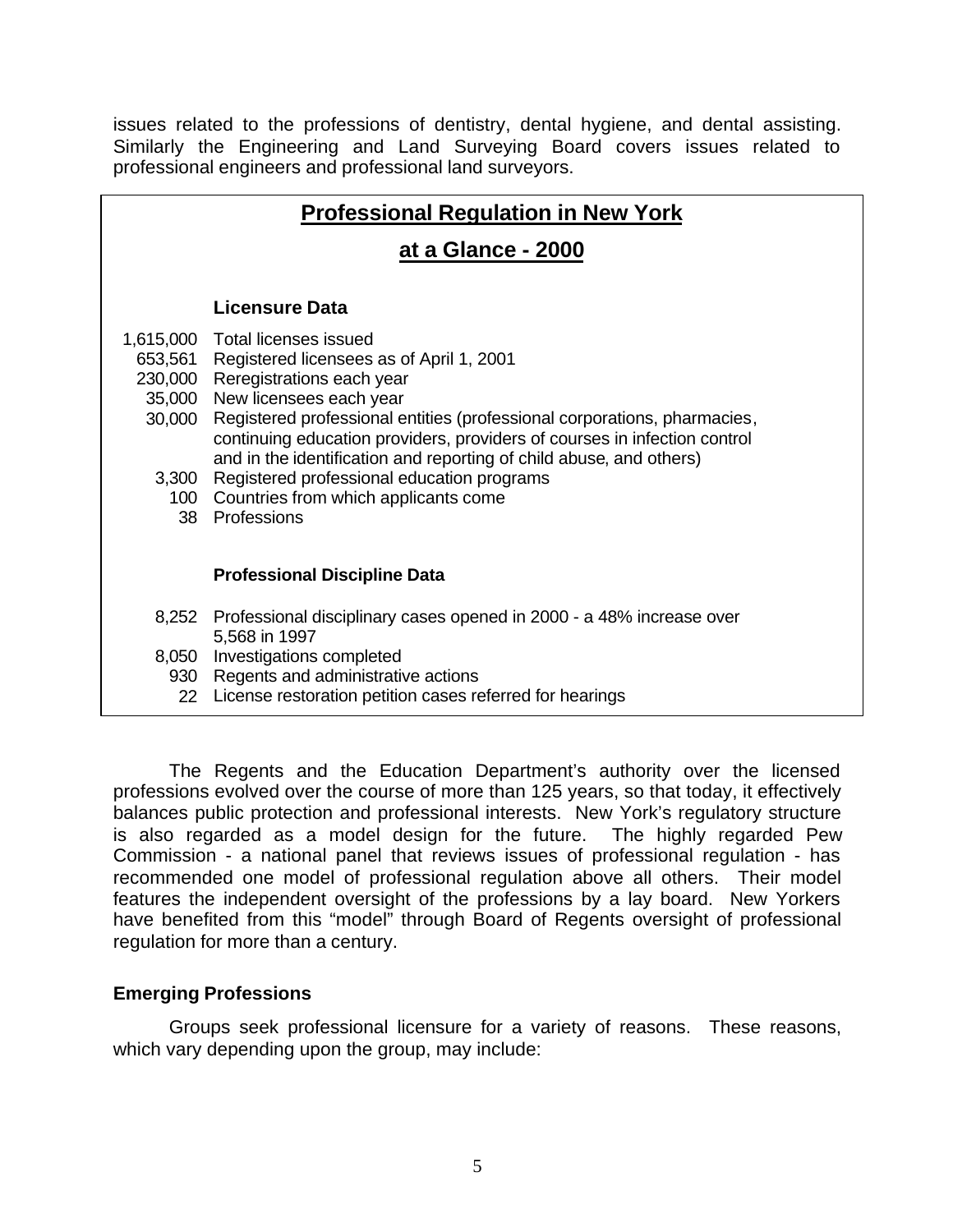- a belief that the services delivered by a given group are unique and need to be regulated (with basic standards for education and licensure) to protect the health, safety and/or welfare of the public;
- a belief that there is a need for a credential (based on established standards) so that the public can easily identify who has met the recognized education and training to be qualified to provide such a service;
- the desire to have services eligible for third-party insurance (insurance companies, among others, often limit financial compensation to services offered by licensed professionals); and
- public recognition of the value and professionalism of the services they provide.

While prestige and financial reward are often motives, they are rarely the only incentives for seeking licensure.

The State Legislature and the Governor, however, rarely impose licensure as a statutory requirement unless there is a perception that the service that is offered poses some risk or hazard to the public, and requires the assurance of minimum levels of education, training, and competence. New professions can only be established in law. When groups approach the Legislature regarding the establishment of a new profession, legislators may ask a series of questions to help them determine whether an activity or professional service should be licensed. The questions focus on consumers' needs and the health and safety of the public as demonstrated by the following examples.

- What is the problem? Has the public been harmed because the professionals have not been regulated?
- ◆ Who are the users of the professional services and are they able to evaluate the qualifications of those offering the services?
- $\bullet$  is there a nongovernmental certification program that would assist the public in identifying qualified practitioners, and what are the requirements for the certificate?
- Could existing laws or standards solve the problem? Would strengthening existing regulations help?
- ◆ How will the public benefit from licensing of these professionals? What standards would be used? Are they job related? Will they ensure competence?
- $\bullet$  What is the cost to the public for regulating the profession, and what is the impact on individuals who perform the services and may not wish to become licensed or would not meet the newly created licensing standards.

The issues presented in these questions illustrate only some of the ways groups seeking to secure statutory status as licensed professionals must demonstrate a need for such licensure status.

Bills to license mental health therapists, genetic counselors, medical physicists and geologists, among others, have been introduced in the Legislature this session. As each of these professions is being assessed to determine the need for regulation, the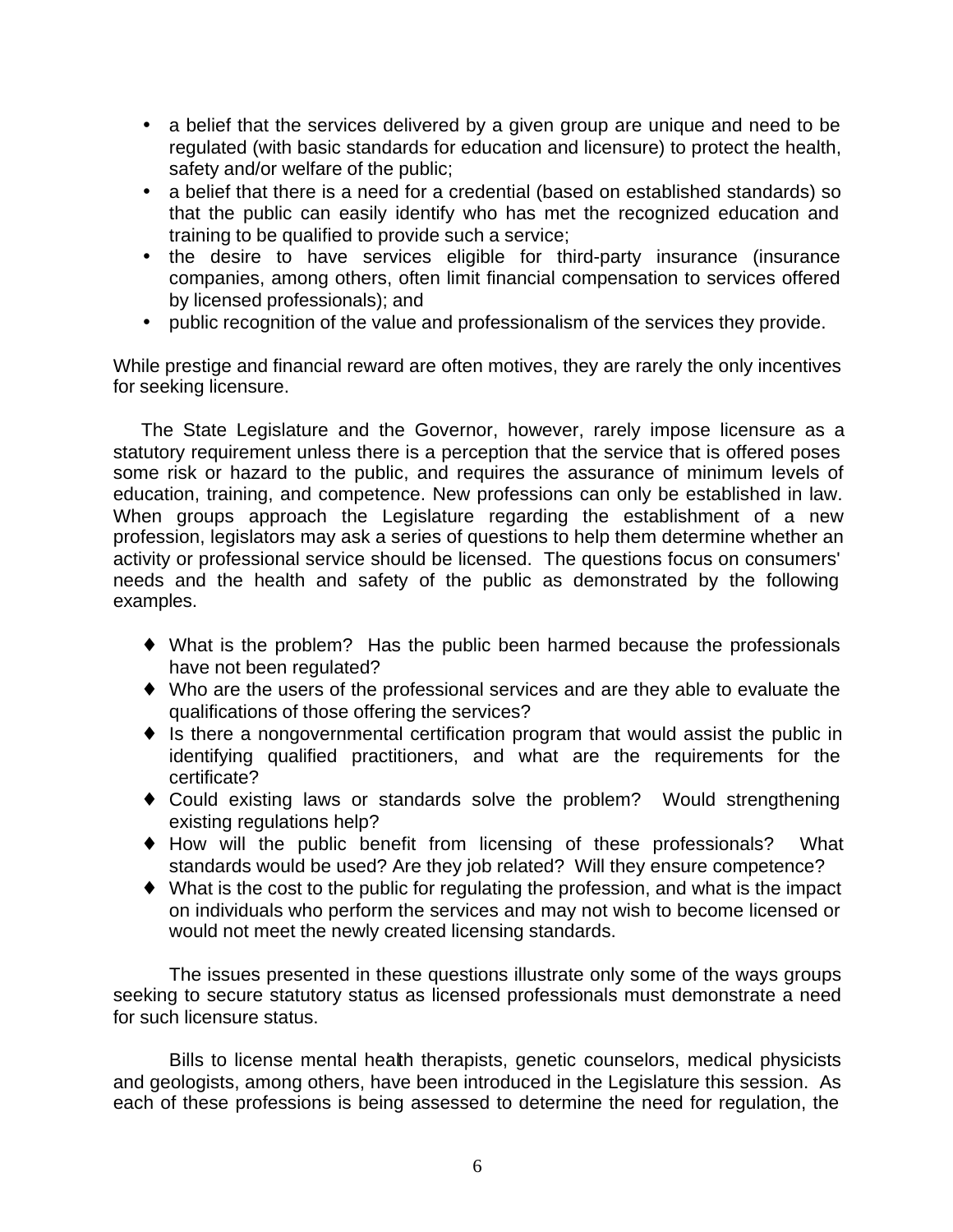Legislature reaches out to the Education Department for guidance and technical assistance. The Department's experience in regulating licensed professions is a valuable resource when new professions are being assessed. For example, the questions we receive regarding practice issues in the engineering profession are helpful when assessing the proposed profession of geology. Likewise, practice issues raised in psychology and social work have informed our analysis of the mental health therapy professions. Discussions with the relevant State professional boards are also helpful when considering new professions, especially when the profession being proposed is the result of recent technological advances and scientific discoveries, such as genetic counselors and medical physicists.

## **Implementing a New Profession for Licensure**

Once the Legislature has enacted a statute authorizing a new profession, the Board of Regents appoints a State board for that profession on the recommendation of the Commissioner of Education. The State professional board assists the Department staff in developing regulations for Board of Regents approval to implement and govern the licensed profession. These are circulated widely for appropriate input before being submitted to the Board of Regents for discussion. At the same time, the proposed regulations are published in the State Register to inform the public and provide time for comment and possible revisions. After the Board of Regents approves the regulations, detailed implementation work continues in the Department. This is a resource-intensive and complex process. In forming a State professional board, nominations are sought from the public, professional and consumer organizations, schools, and other agencies.

All of the professional programs in colleges and universities that prepare potential licensees are reviewed by the Office of the Professions, sometimes in collaboration with the Department's Office of Higher Education, to determine if they meet the requirements of the newly enacted regulations. Information is circulated to all interested parties about the profession being licensed. The Department may need to develop or contract for the development and/or administration of an acceptable licensing examination. After all requirements have been established by regulation and the exam selected, other materials necessary to apply for licensure are developed. With so many qualifications and criteria to establish when implementing a new profession, meeting the statutory deadline for issuing the first license is often a challenge. If it is anticipated that large numbers of individuals will apply for the newly established license, procedures and staffing may need significant adjustments. In addition to its current workload, the Office of the Professions must also plan to handle the disciplinary process for the new profession by preparing investigators to understand the scope of practice of the new profession and orienting the new State professional board members to the details of the professional disciplinary process. In addition, print and Web information must be created or updated.

In short, the creation of a new profession requires the commitment of substantial resources, both in terms of funding and staffing. One cost estimate for the implementation of a relatively small profession (under 5,000 new licensees) that did not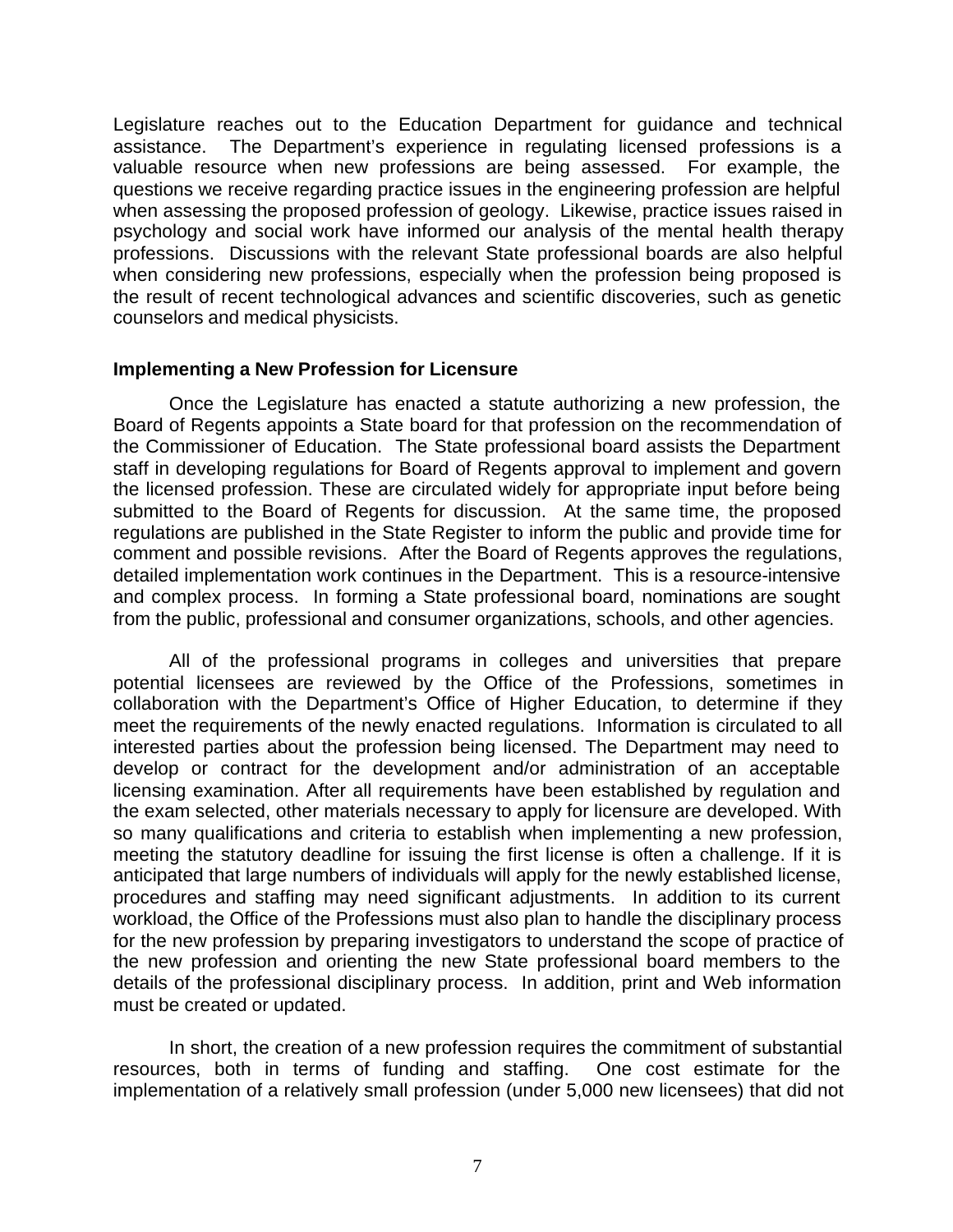require the development of a new licensing examination was over \$300,000. These costs are not recouped because licensure fees are prospective, and are devoted to the costs of maintaining the new profession.

## **Challenges Resulting from the Expansion of the Professions**

The expansion of the number of professions over the years presents unique challenges to professional regulation. For example, when there were only a few health professions distinctions and similarities were more clear. The definition of the Registered Professional Nurse's scope of practice, for example, is fairly distinct from that of a dentist, podiatrist, pharmacist, or optometrist. In some of the 30 health professions, the distinctions are far more subtle. For that reason, the law specifies that the scope of practice of one profession may not limit similar or equivalent practice in another profession. At the same time that new professions are discussed, proposals are regularly made to the Legislature to expand or modify the scope of practice of one of the existing professions which may impact professional practice in the field and our regulatory process.

Evaluating the hundreds of educational programs, many from foreign countries, is a much more complex and logistically difficult undertaking as the number of professions has grown. Similarly, as the number of licensed professions grows, so have the number and types of foreign institutions that educate individuals who seek professional licensure in New York State. The Office of the Professions reviews and approves over 3,300 educational programs that prepare students for professional licensure. The challenge of verifying the authenticity of both U.S. and foreign candidates' credentials, as well as the validity of their programs, has intensified.

# **Professional Licensure Is More Than Just a Credential**

A host of activities, resources and information support every professional license issued to help guarantee public protection and that professionals have the information they need to practice safely. This report has already noted the need to select or develop an exam, to design and distribute forms and develop Web information and automated phone scripts, and approve educational programs or evaluate equivalent preparation. These are among the most critical pre-licensure activities.

In addition, many post-licensure activities and resources must be provided to uphold the credibility that professional licensure represents. To the general public, a professional license means that an individual has met the basic education, training and exam requirements to provide competent professional services. It is also understood that licensees are regulated for the services they provide so that the public can be assured of the safe delivery of professional services.

To uphold this public trust, the Office of the Professions, under the guidance of the Board of Regents, implements a comprehensive system of professional regulation to respond to and address all allegations of professional misconduct; to keep licensed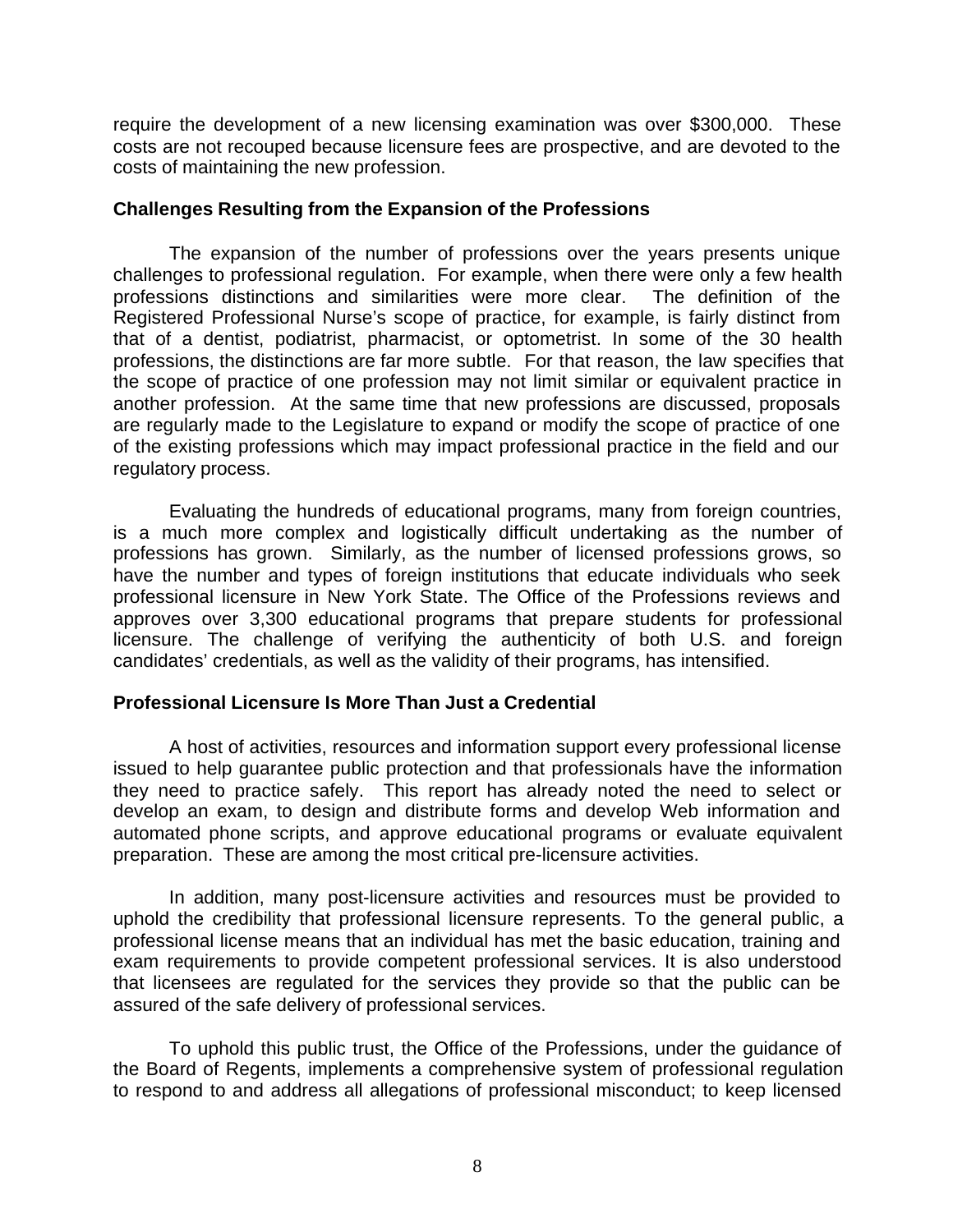professions informed of relevant practice issues; and to educate consumers so that they fully understand the services of licensed professionals and can make informed choices. When establishing new professions, each of these elements must be put in place. Consumers, insurers, employers and others must be informed of the qualifications and the parameters of the scope of practice of any new profession (e.g., what a licensee may and may not do).

To establish the disciplinary system for a new profession, investigators, prosecutors and State professional board members must also be trained to understand the scope of the new profession, so they may make appropriate decisions at each stage of the professional disciplinary process, if charges of professional misconduct or illegal practice are brought.

Many Department activities focus on public education for public protection. These efforts are expanded as new professions are established. The activities include an up-to-date website containing information on licensure status and the history of Regents final disciplinary actions, along with information for consumers and current information about the requirements and responsibilities of licensees. In addition, plain language brochures in four languages are developed and widely distributed to alert consumers to the qualifications for licensure, what to expect of a licensee and how to file complaints of professional misconduct or unlicensed practice of the profession.

State professional board members and Department staff also do extensive outreach in communities across the State. This outreach includes not only consumer information for the public but also frequently describes the requirements and responsibilities of licensure for high school and college students who may aspire to be licensed professionals in the future.

In the past four years, there has been a substantial growth in the number of discipline cases opened. This number reflects, at least in part, the increase in the number of licensed professionals over which the Regents have responsibility and the extensive public education outreach that is under way.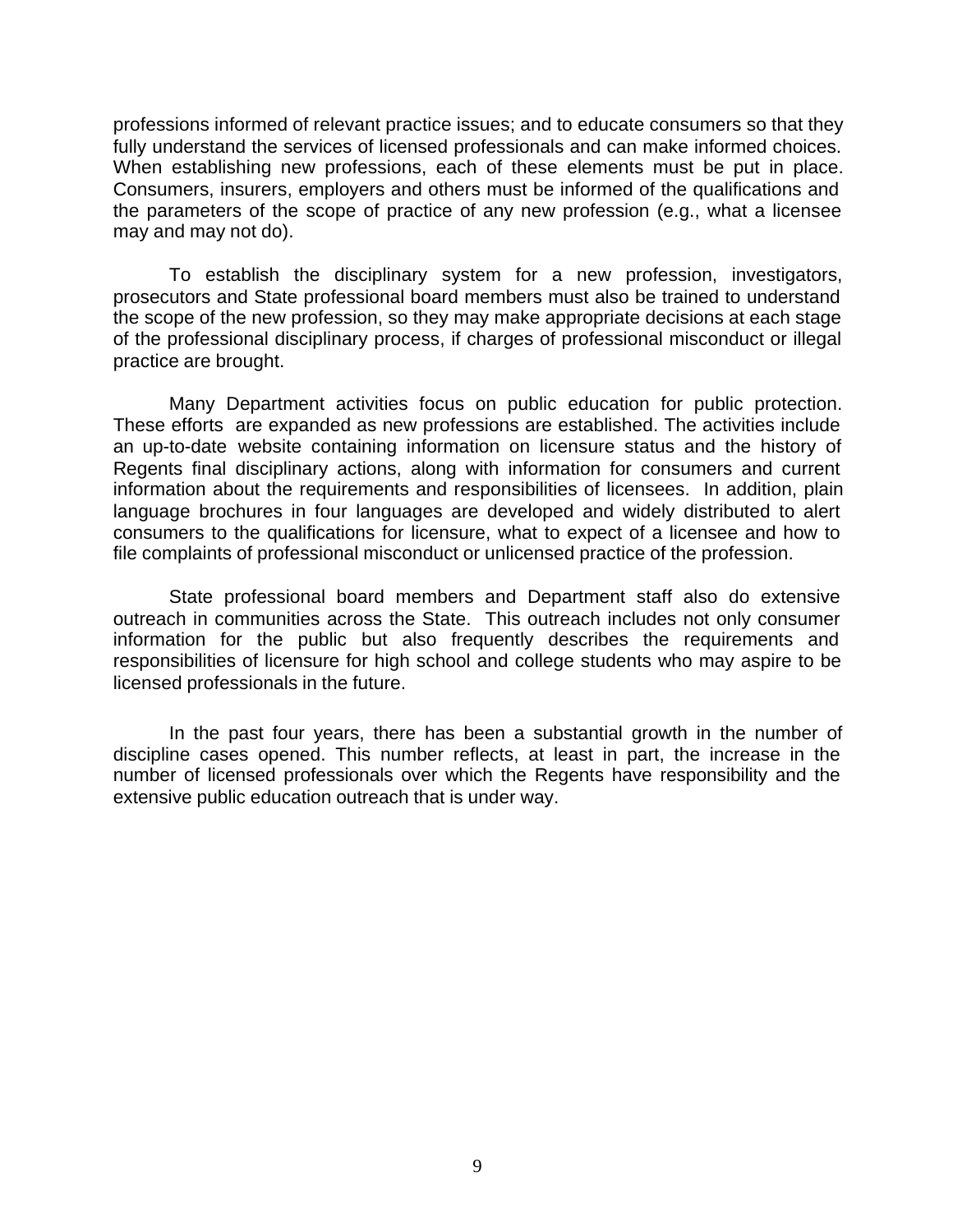

Last year the Office of Professional Discipline opened over 8,200 professional misconduct cases – a 48% increase in the number of cases since 1997. Over 2,000 final disciplinary actions were taken against licensees. Once opened, the resolution of these professional misconduct cases requires an adjudicatory process that protects the public from professional misconduct while providing the full measure of due process to the respondent licensee. These demands fuel our continuous improvement efforts. They have produced a number of re-engineered approaches, such as the new complaint resolution process.

A major responsibility involves responding to thousands of inquiries annually about scope of practice issues. The responses must provide the type of clarity needed by licensees to enable them to practice safely and competently. Regulations may also need to be revised to recognize the evolution in practice. This reflects the flexible regulatory approach envisioned by the Legislature, with the Regents and the Department interpreting the laws and rules in the context of evolving practice. Examples of such regulatory changes include the revised regulations on the delegation of design responsibility by design professionals, the provision for electronic transmission of prescriptions between prescribers and pharmacists, and the conditions necessary for non-patient specific immunization programs. One aspect of the Department's efforts to promote good practice has included the development, by the professional State boards, of practice guidelines and practice alerts that identify and support standards that benefit